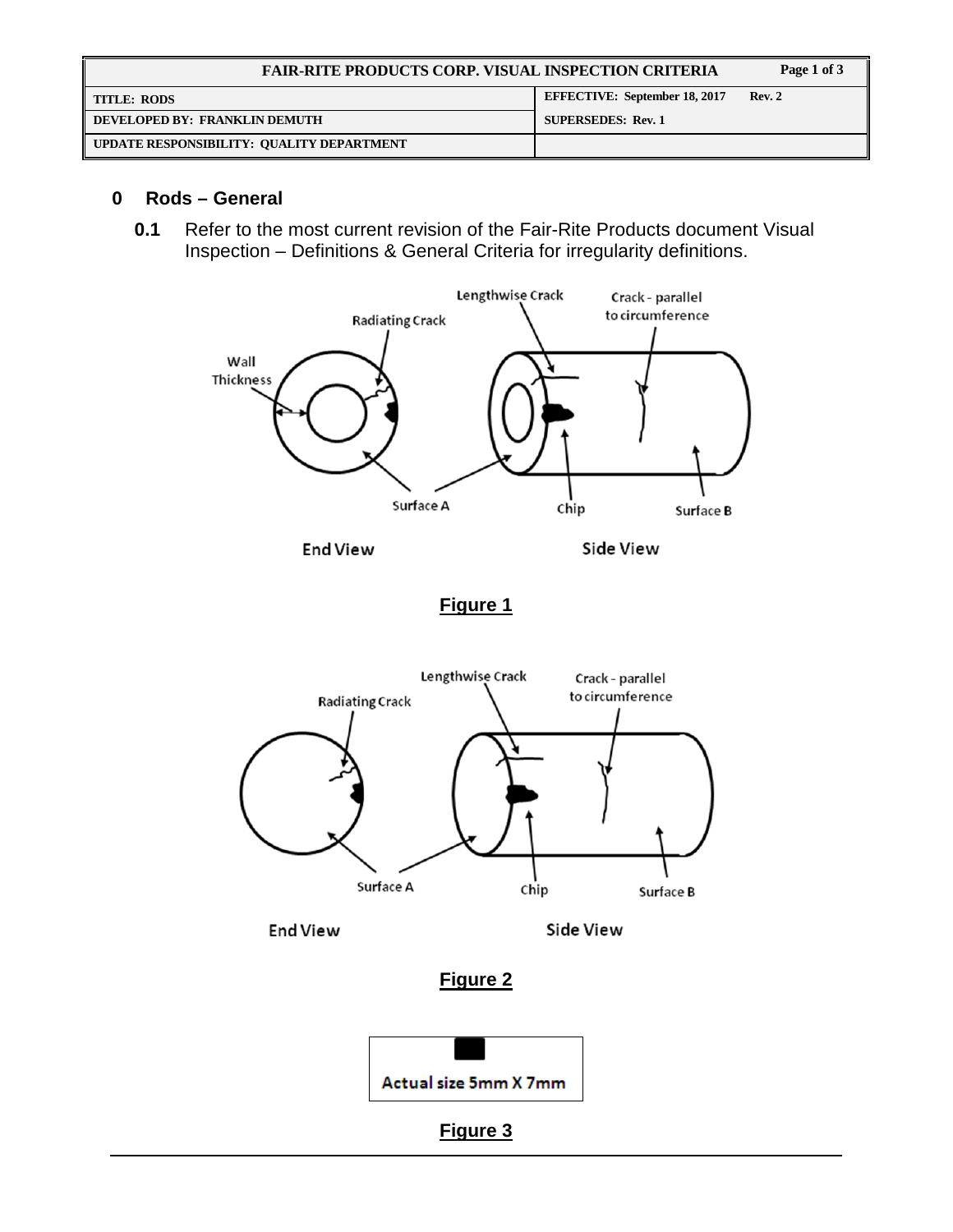| <b>FAIR-RITE PRODUCTS CORP. VISUAL INSPECTION CRITERIA</b> |                                      | Page 2 of 3 |
|------------------------------------------------------------|--------------------------------------|-------------|
| <b>TITLE: RODS</b>                                         | <b>EFFECTIVE: September 18, 2017</b> | Rev. 2      |
| DEVELOPED BY: FRANKLIN DEMUTH                              | <b>SUPERSEDES: Rev. 1</b>            |             |
| UPDATE RESPONSIBILITY: QUALITY DEPARTMENT                  |                                      |             |

### **1 Limits for Chips by Part Size**

- **1.1** The largest dimension of any chip may never exceed the general maximum set in Visual Inspection – Definitions & General Criteria.
- **1.2** Maximum amount of material missing from all chips combined cannot exceed 10% by volume.

## **Figure 1**

| <b>Core Size</b>                             | <b>Surface</b> | <b>Max Size Allowed</b>                                                                                     | <b>Max Qty</b>      |
|----------------------------------------------|----------------|-------------------------------------------------------------------------------------------------------------|---------------------|
| Nominal OD of less than<br>3.2 <sub>mm</sub> | A, B           | No limit though no broken parts allowed                                                                     | N/A                 |
| Nominal OD of 3.2mm to                       | A              | No limit                                                                                                    | N/A                 |
| 6.3 <sub>mm</sub>                            | B              | Less than 1/3 of the Bead length                                                                            |                     |
| Nominal OD greater than                      | A              | No limit                                                                                                    | 3 on each           |
| 6.3mm to 12.7mm                              | B              | Less than 1/4 of the Bead length or 1/2 of the wall<br>thickness, whichever is smaller                      | surface,<br>5 total |
|                                              | A              | Less than 1/2 of the wall thickness to max of 5 mm                                                          | 3 on each           |
| Nominal OD greater than<br>$12.7$ mm         | B              | Less than 1/4 of the Bead length to a max<br>equivalent area of 5mm x 7mm; less than max<br>depth of 0.25mm | surface,<br>5 total |

## **Figure 2**

| <b>Core Size</b>           | <b>Surface</b> | <b>Max Size Allowed</b>                           | <b>Max Qty</b> |
|----------------------------|----------------|---------------------------------------------------|----------------|
| Nominal OD of less than    |                | 1/2 of OD or 1mm, whichever is greater            |                |
| 6.3 <sub>mm</sub>          | В              | <b>OD</b>                                         |                |
| Nominal OD of 6.3mm to     |                | 3 <sub>mm</sub>                                   |                |
| $12.7$ mm                  | B              | 1/4 of OD or 1/10 of Length, whichever is smaller | 2              |
|                            |                | up to 5mm                                         |                |
| Nominal OD of greater than |                | 1/4 of OD up to 5mm                               |                |
| $12.7$ mm                  | B              | 1/4 of OD or 1/10 of Length, whichever is smaller | 2              |

## **2 Limits for Cracks**

## **Figure 1**

| Crack Type                       | <b>Max Size Allowed</b>                              | <b>Max Qtv</b> |
|----------------------------------|------------------------------------------------------|----------------|
| Radiating / Lengthwise           | 1/5 of Wall Thickness                                |                |
| <b>Parallel to Circumference</b> | 1/3 of Circumference (cumulative) – must be unopened |                |

# **Figure 2**

| Crack Type                       | <b>Max Size Allowed</b>                              | <b>Max Qty</b> |
|----------------------------------|------------------------------------------------------|----------------|
| Radiating / Lengthwise           | None                                                 | N/A            |
| <b>Parallel to Circumference</b> | 1/3 of Circumference (cumulative) – must be unopened |                |